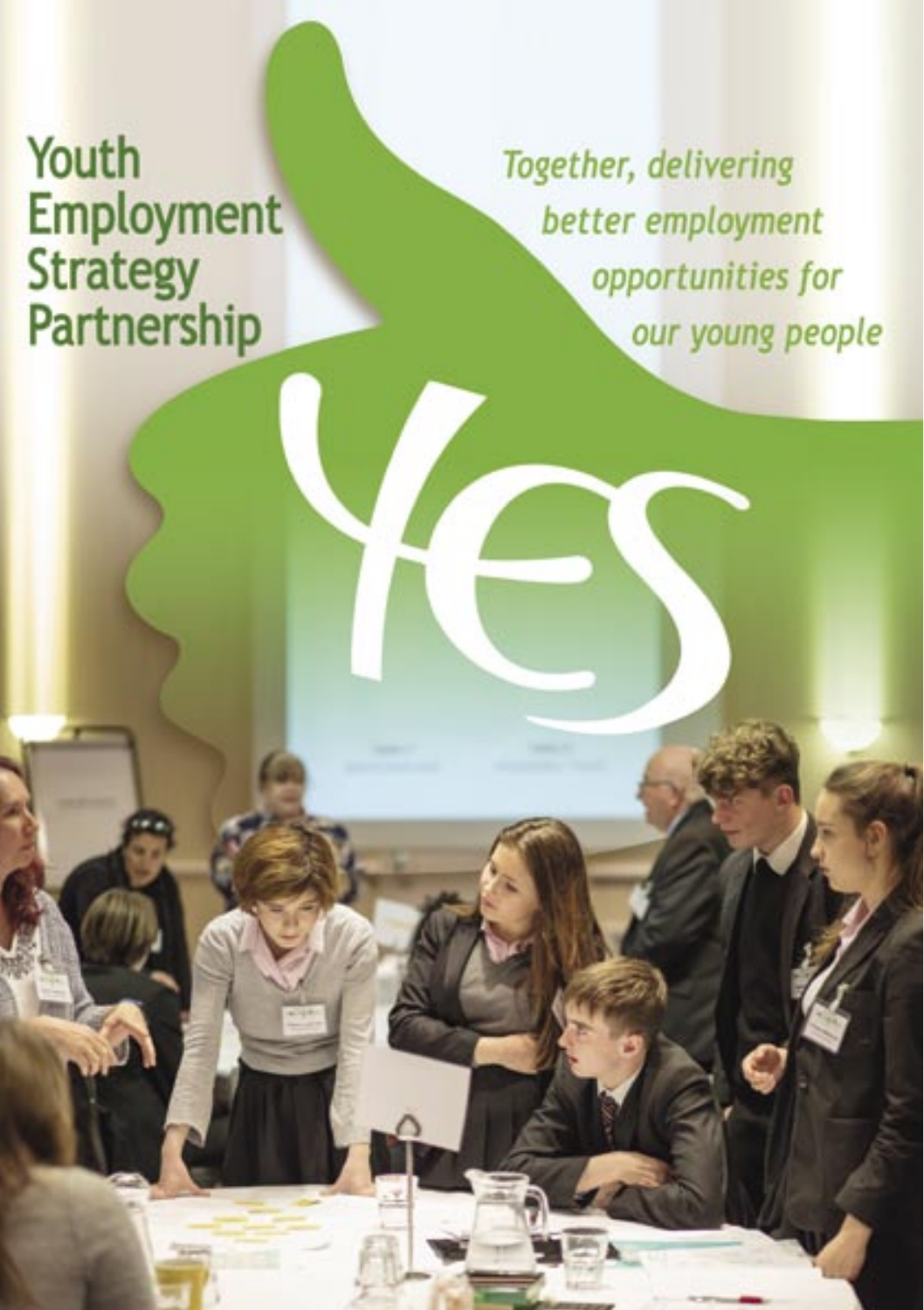# THE SUNSHINE DAY NURSERY & PRE-SCHOOL

We are a fully inclusive purpose built Nursery & Pre-School for children aged 0 - 5 years old.

Our aim is to create a happy and secure environment for your child's formative years; in which your child can learn and progress

Please see our website: www.sunshinenursery.net for further information

We will be happy to help you should you have any further queries please telephone us on 01992 650166



New address: 50 BROOKLAND DRIVE, WALTHAM ABBEY, ESSEX, EN9 3FA

# **JOHN PRICE** 07710 783271

# jprice@epcotimages.com **PHOTOGRAPHY VIDEO DIGITAL PRINT**

Unit B7 Forest Oaks, Aimes Green **Galley Hill, Waltham Abbey** Essex ENg 2BJ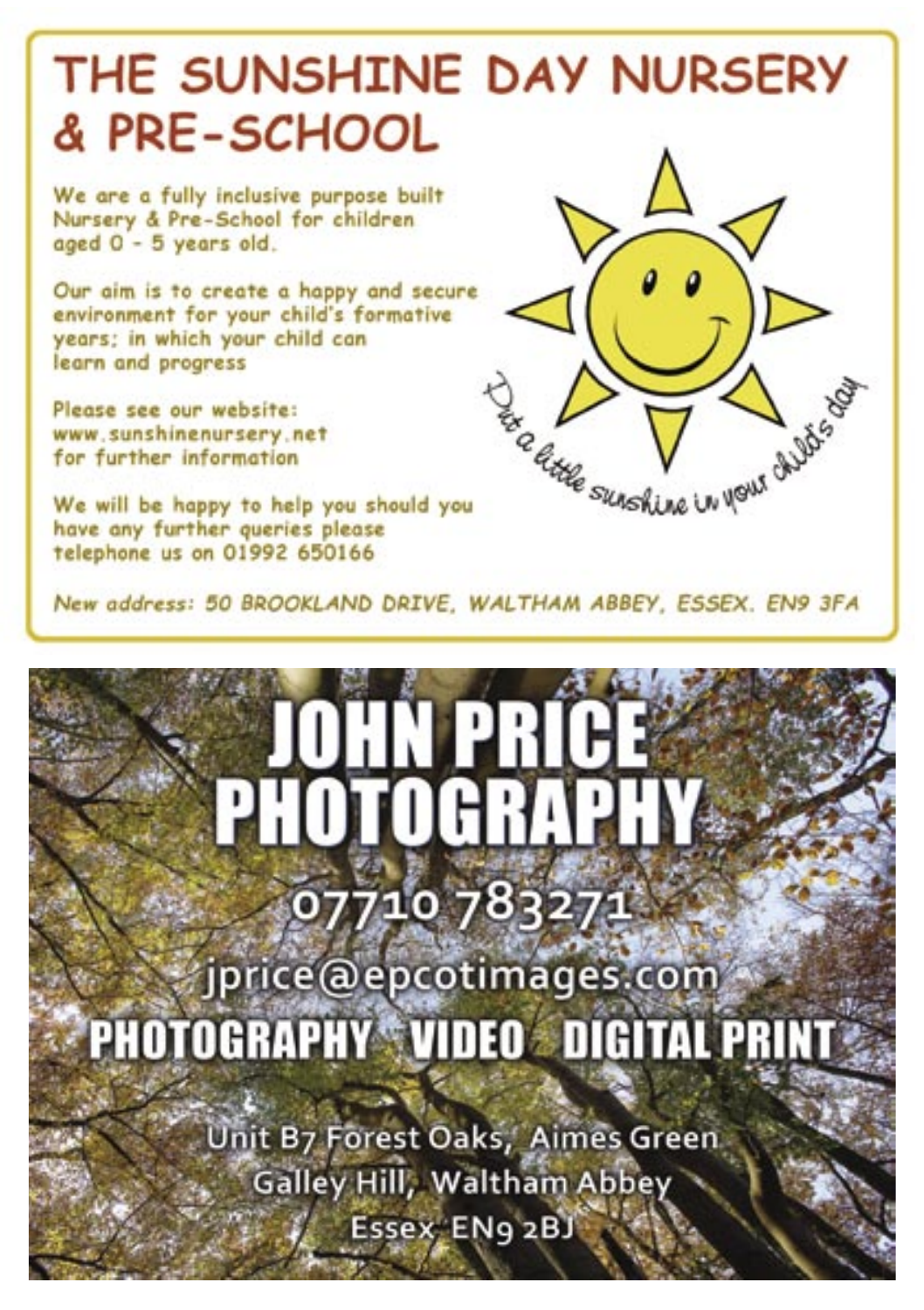## **Introduction**



*Eleanor Laing MP*

Helping young people into a worthwhile and rewarding career is key to the continued prosperity of our district. It takes a certain mix of specialist skills to bring business and employment expertise together with education to create a powerful and positive outcome. I have been delighted to work with the YES Partnership as they have taken up this challenge and I thank the dedicated volunteers at YES for the range of business, education and employment skills they offer for the benefit of others.

In a short space of time the YES Partnership has achieved a great deal and I have been privileged to have been part of the story so far. The innovation and professionalism of the ʻMotivation' and ʻWorld of Work' conferences which I attended are a testament to the hard work of the YES volunteers, not to mention the countless young people who have spoken to me about how YES has changed their career prospects for the better.

Talking to those involved in YES there are lots of exciting new ideas for developing and expanding their work in the future. One of their first initiatives was the Epping Forest Investors in Youth Business Awards which showcases and rewards those businesses, organisations and individuals who have made exceptional contributions to support young people into work. I am pleased and honoured to have been asked to help organise and host these prestigious events which have now become an annual occurrence.

My congratulations and best wishes to the YES Partnership and those who support its activities. I am sure that this cooperation will continue to flourish to the benefit of our children and our area.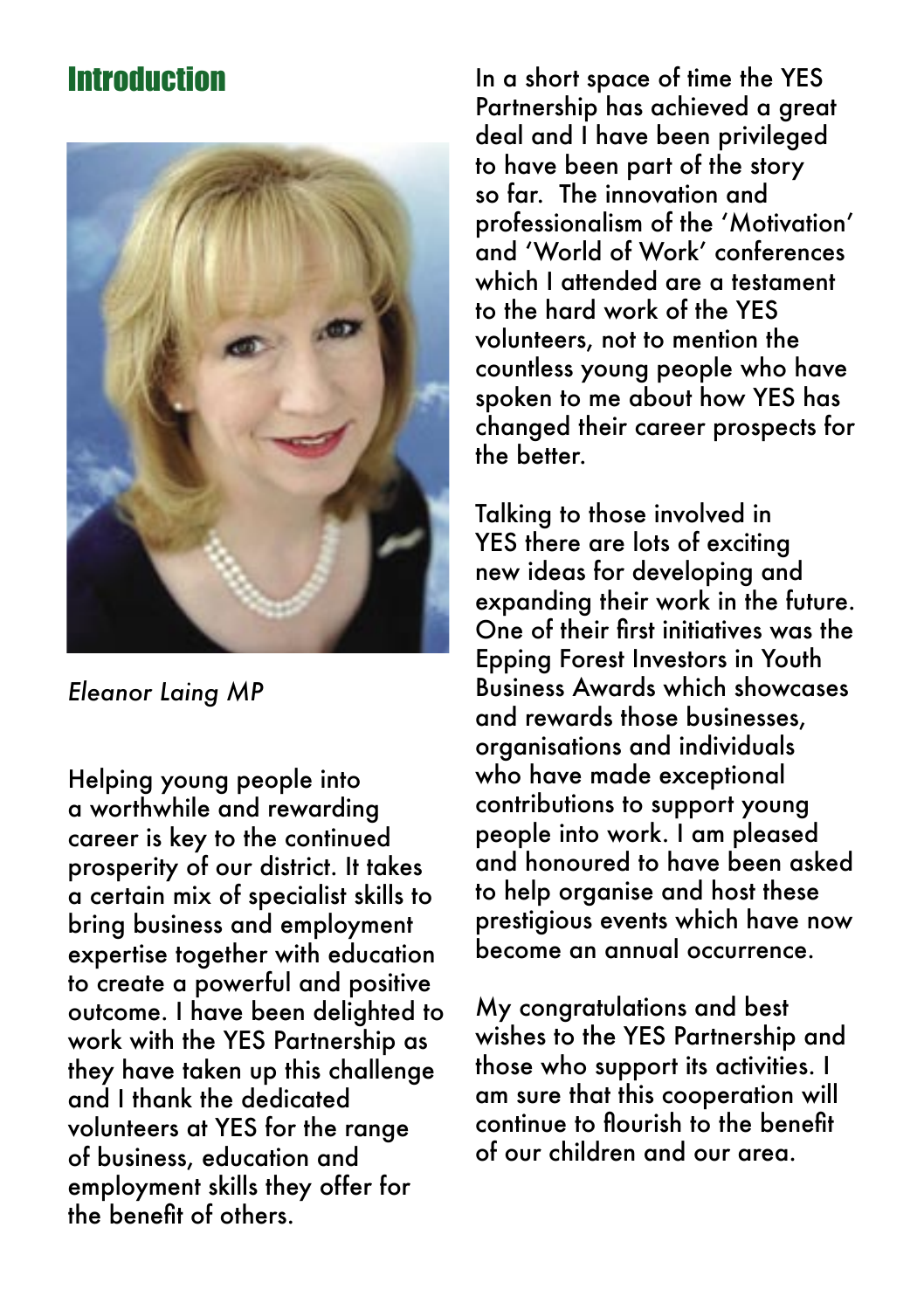# YES Partnership

As its acronym implies, the YES Partnership is a voluntary organisation developing and implementing a Youth Employment Strategy aimed at improving the employability skills of young people. From a beginning, working with young people from Waltham Abbey and Debden, YES success has seen delivery grow to cover all the secondary schools in the Epping Forest district.

The YES committee, elected annually, has members with experience in business, education, the media, local and national government and those with a wider knowledge of the

local community. YES has also developed a close working relationship with organisations sharing similar aims and offering complementary services and support including the local Job Centre, local youth projects and Epping Forest College.

The services offered by YES are currently free to the young people whom it supports and this is made possible by the time and resources given by partners and supporters plus an element of fund raising and match funding.

YES organises an ongoing, calendar of events for young people designed to explore and address the common employability

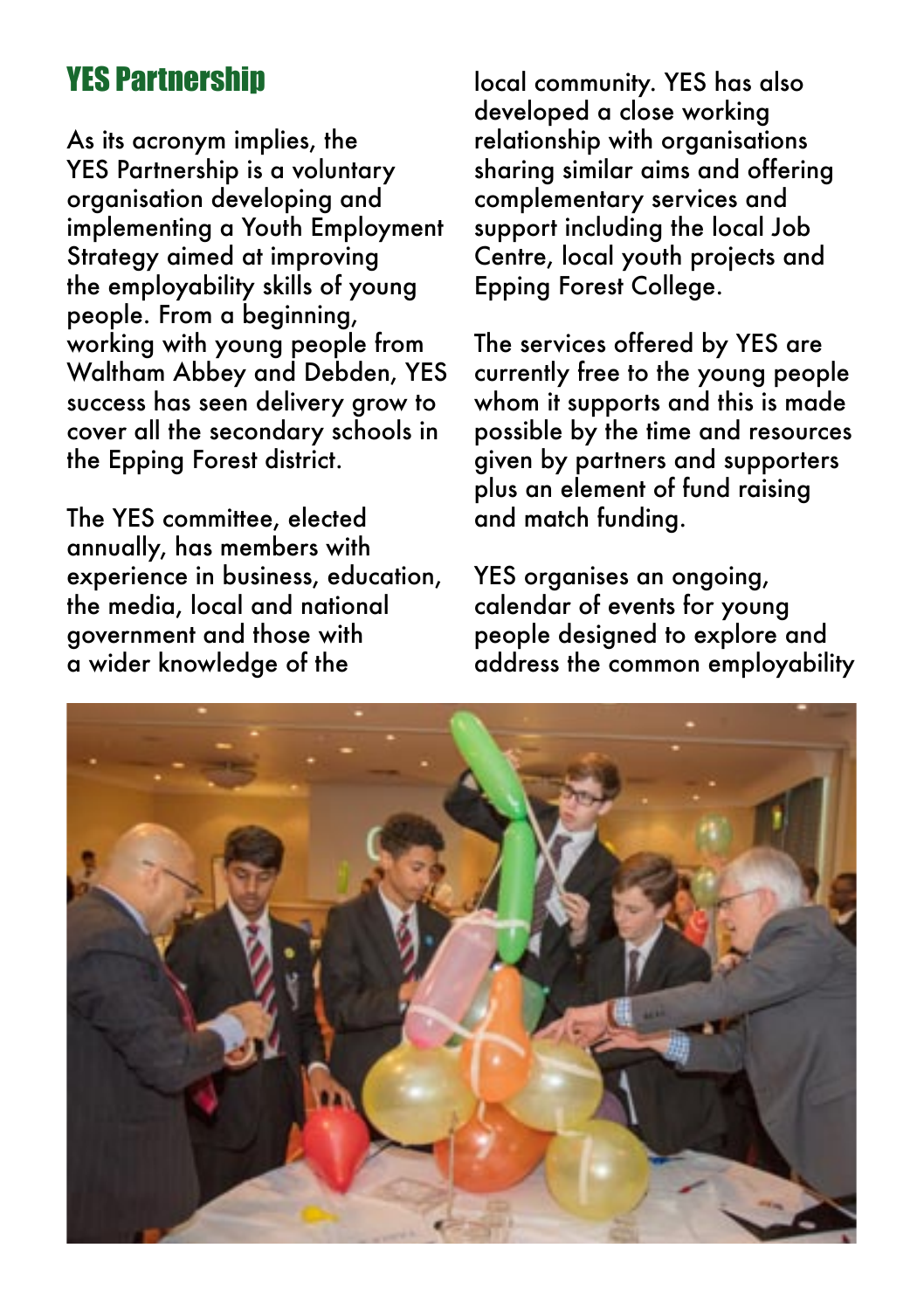issues raised by employers, schools and the young people themselves. These take the form of conferences held at the district's premier business and conference venue, the Waltham Abbey Marriott Hotel, at which the young people are welcomed as delegates.

The inaugural YES event introduced enterprise and entrepreneurial skills working with young people creating products and selling them on a market stall.

In all activities, the professional approach and business environment are designed to demonstrate the level of conviction and commitment being made by

YES and its partners to help each young person fully realise their potential and experience the world of work. The programmes that make up these events help young people to identify and plan career pathways, to discover the diverse range of support along the way and to bring them into contact with successful role models and local employers ready and willing to offer advice and guidance.

At the same time, for business, YES aims to provide a source of local, future employees who understand and can practice the many skills and attributes that successful businesses and professions in the area require.

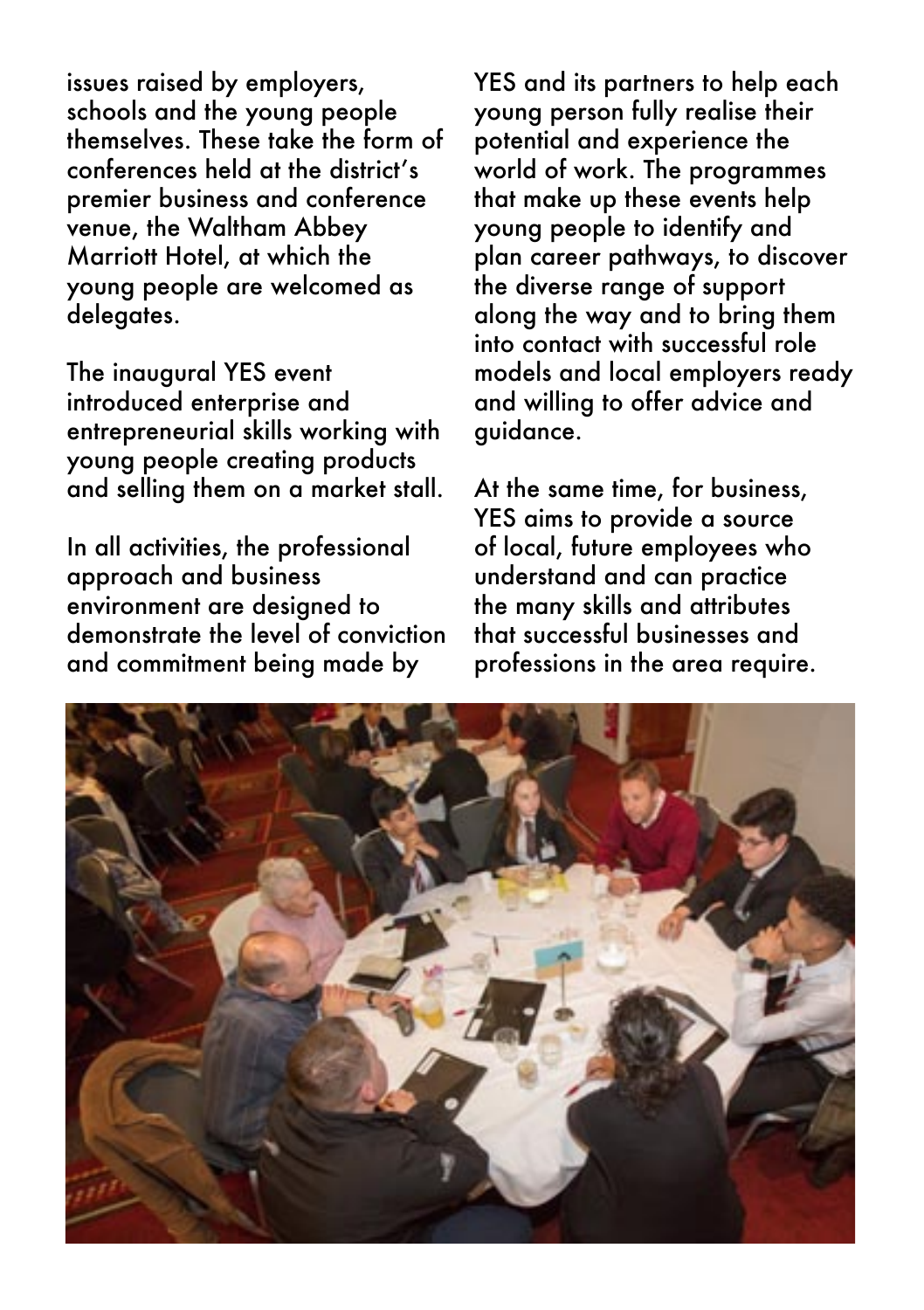## Motivation Conference

In consultation with local schools and businesses, young people's poor employability skills have been identified as a major barrier to success in finding employment. Issues around confidence and motivation can arise where there is poor support at home or limited role models to inspire and inform. One solution is to give these young people an opportunity to be enthused by inspirational speakers and together focus on their futures and allow them to feel valued. This is what the YES Motivation Conference is all about.

In line with the increased number of young people participating the conference format is regularly revised and improved, using the professional skills of education and training professionals in consultation with the schools involved which together have identified the key issues to be addressed. The delegates continue to be selected, specially, to gain the most from the experience and support that is provided by adult facilitators. The issues are covered by three themes, which are explored in turn throughout the day with interactive talks, workshop sessions, films and fun activities.

The first theme looks at different types of job and work environments with delegates identifying preferences as they consider the pros and cons of a variety of options and match job descriptions to corresponding job titles. The second theme focuses on the delegates themselves exploring their individual aspirations, strengths and hopes and fears to reveal potential career areas and produce a personal action plan. Rounding off the morning's activities is an opportunity to question a panel of inspirational local people with diverse backgrounds and successful careers. The panel then joins the delegates and their facilitators for lunch.

The afternoon theme builds on the morning's work culminating in a Life Road-Map identifying a goal or destination with milestones along the way. This introduces the importance of the right qualifications and training, where to find advice and help, how to deal with obstacles, and tools that might be helpful along the way such as coaching, mentoring and financial advice. Finally delegates are asked to complete an evaluation form before being presented with certificates by an invited dignitary and a short photo session.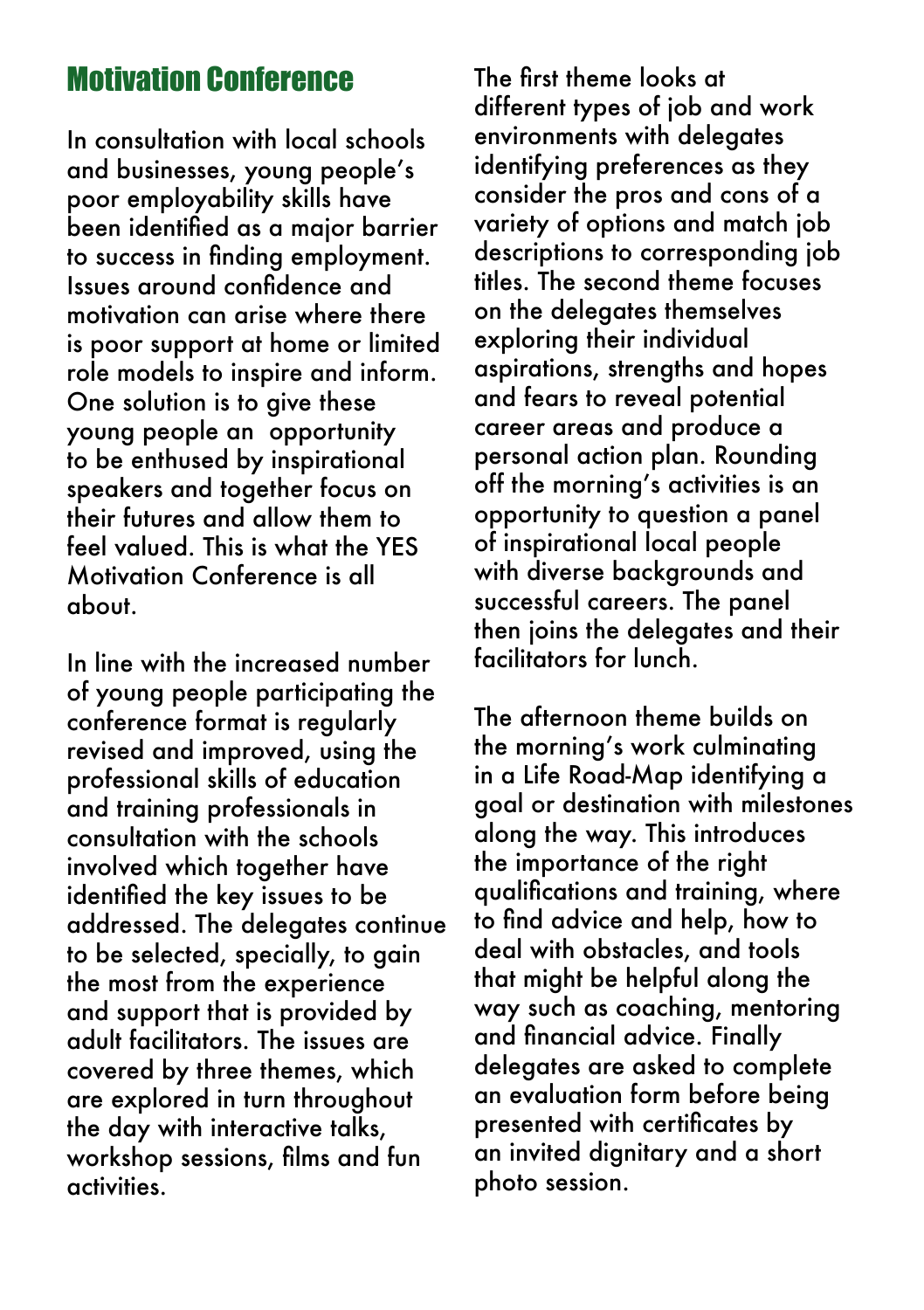

Date Jour Down on /

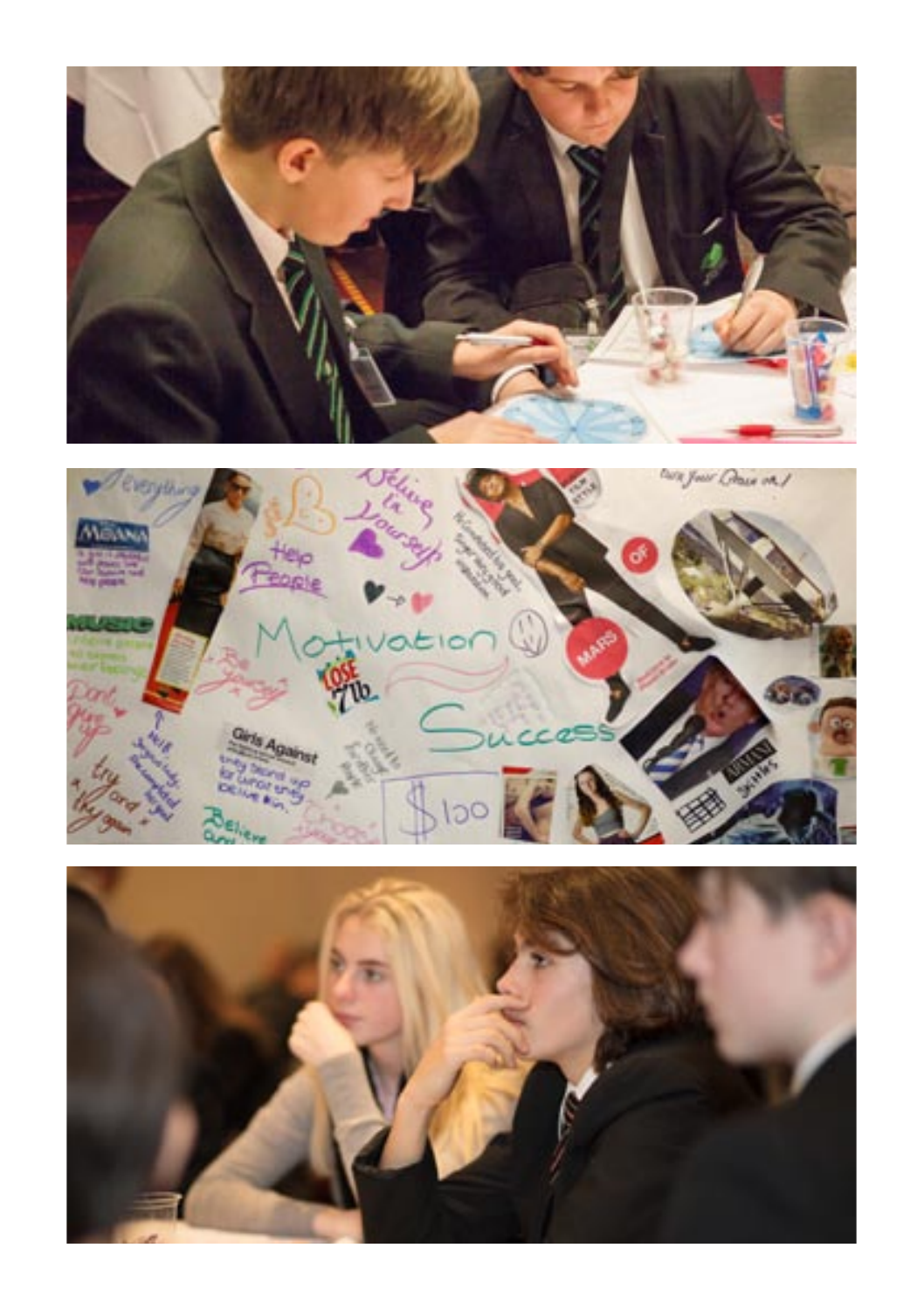#### WOW Conference

The World of Work (WOW) Conference is designed as a follow-on from the Motivation Conference. The day is split into two programmes. In the morning presentations, workshops and other activities look at the job market and explore practical ways to search for a job, avoid common pitfalls and create applications that have the best chance of succeeding. After lunch delegates have the opportunity to meet with local business people who have been specifically matched to their career aspirations. For some, this will be one-to-one and for others, in groups of two or three.

The format for the morning mirrors the motivation conference with delegates in small groups and adult facilitators. Evaluation of a ice-breaking team activity, linked to a later questionnaire, gives the delegates an idea of the types of skill-sets they would bring to the workplace and an indication of the sorts of job roles they could consider. A presentation on the world of work turns a number of preconceptions completely on their head and gives an insight into the smart way to find the right vacancies and apply for them successfully. It also covers the pitfalls and common

mistakes that lie behind rejection and particularly focuses on the increasing use of social media both as a recruitment tool and a vetting tool. In practical sessions, delegates re-evaluate their CVs in light of what they have learnt and by comparing poor, average and excellent examples. They then work on their personal statements looking at impact, immediacy, relevance and tailoring rewriting this tailored for their ideal job. Delegates and facilitators are joined at lunch by an invited dignitary and the business people they will be meeting in the afternoon.

The afternoon sessions consist of the delegates meeting the business people and enjoying productive discussions about the world of work they have chosen for their careers. Any delegates with a second career option can elect to visit two business people if demand allows. At the end of the day, delegates are asked to complete an evaluation form before being presented with certificates by the invited dignitary.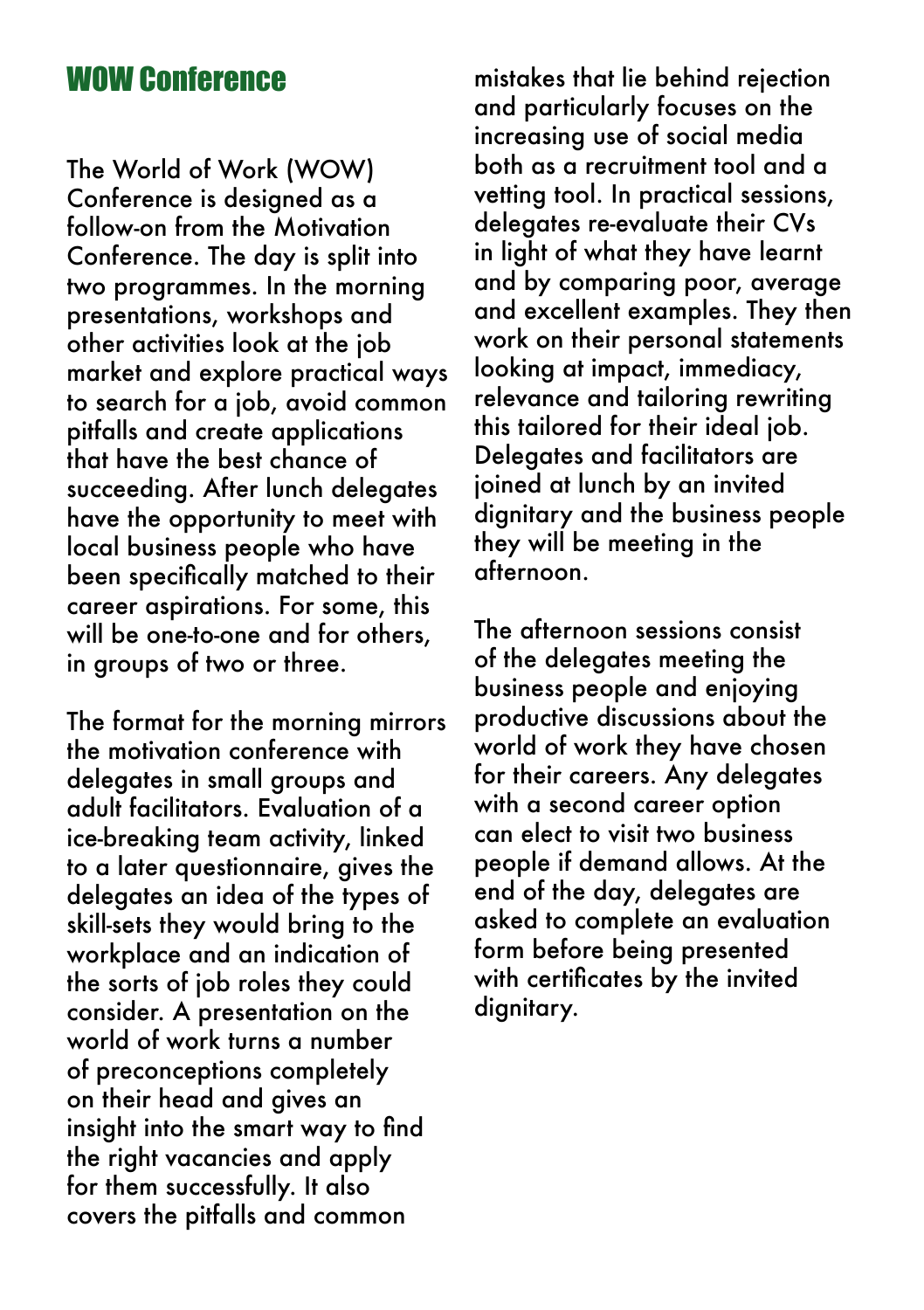



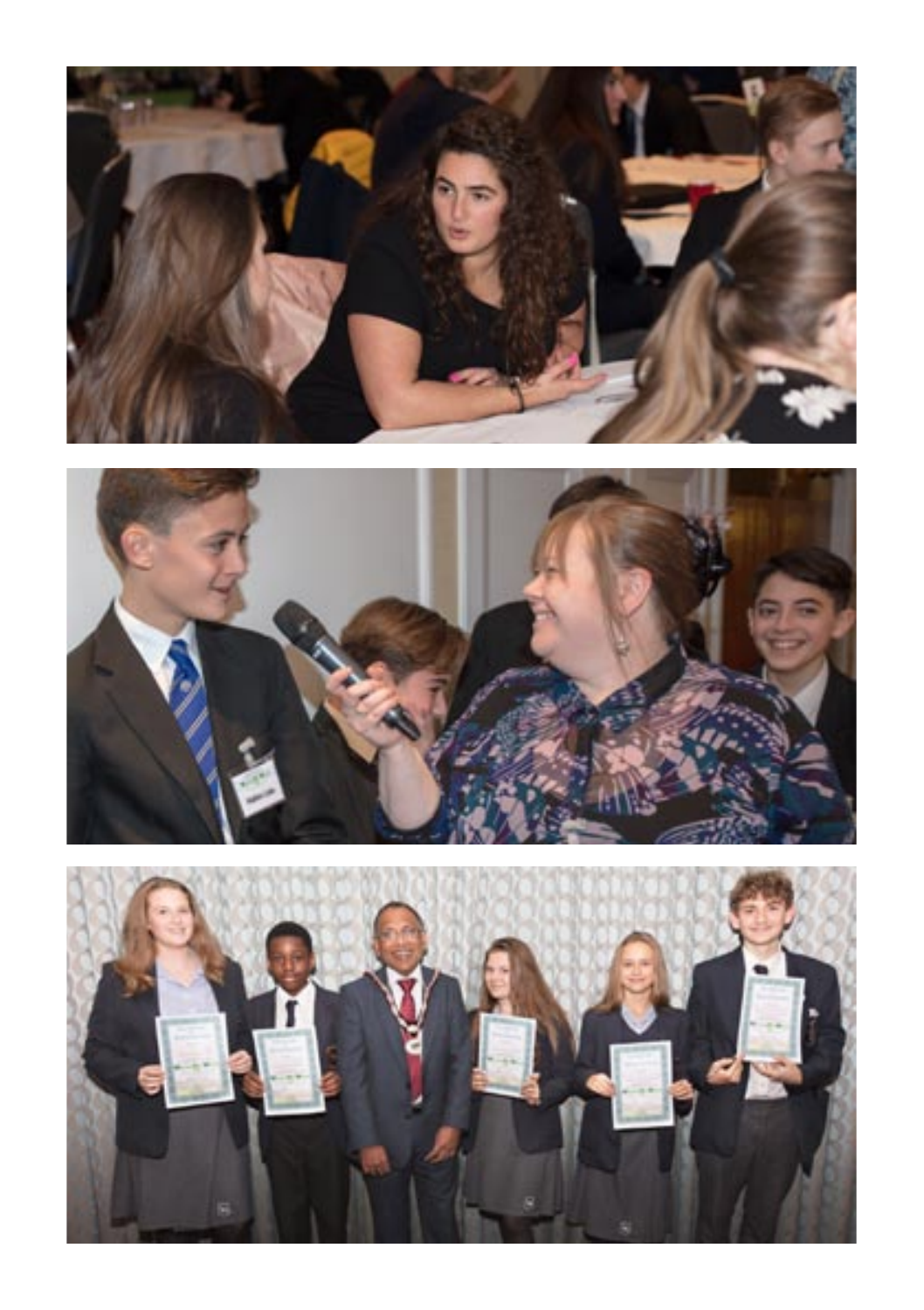





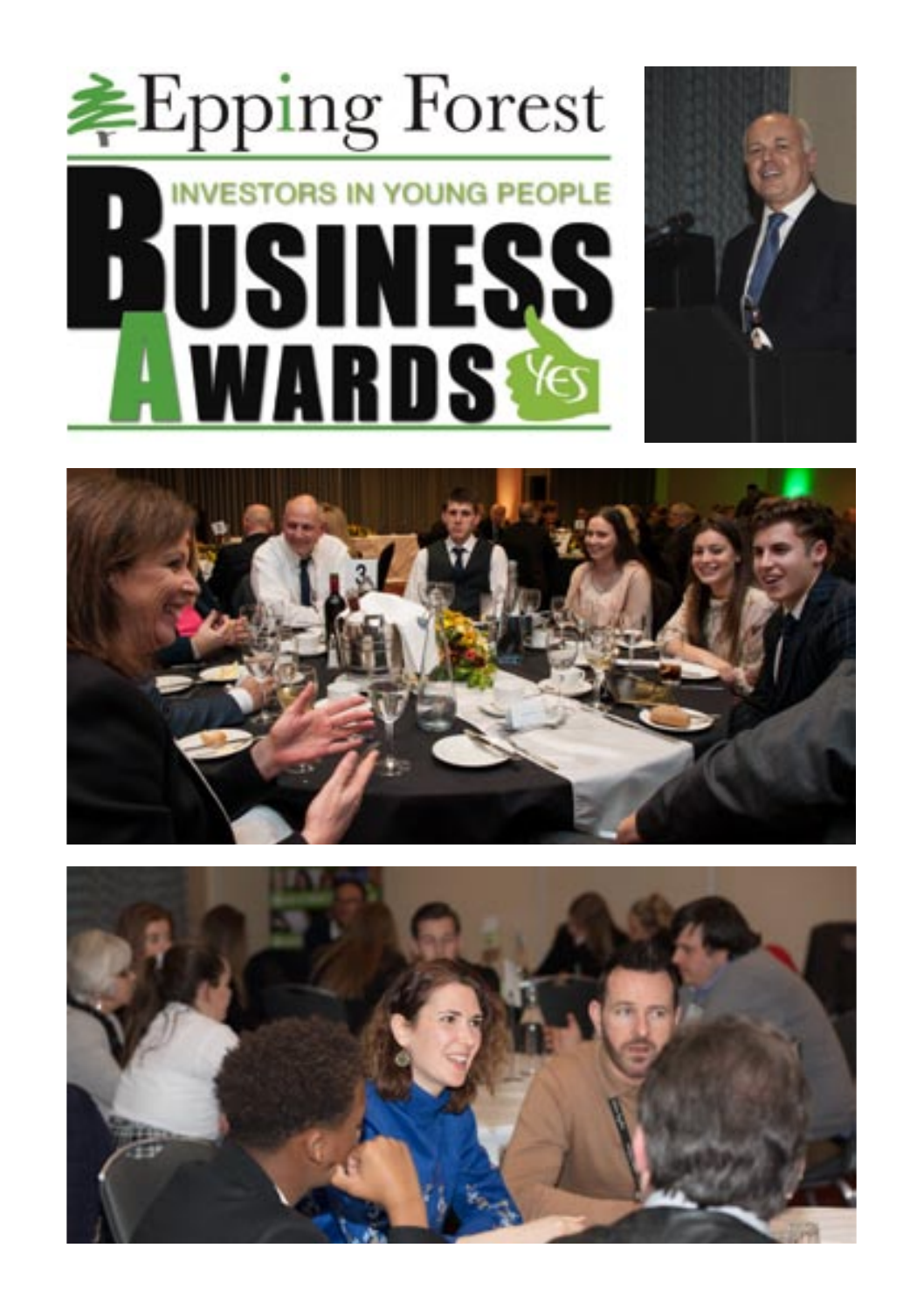## Working with local business

#### IYP Business Awards

The first YES Investors in Young People Business Awards took place in 2014 with Eleanor Laing, MP for Epping Forest, as patron. The awards are designed to recognise and reward those in the local community who are investing in young people and their journey into employment. At a prestigious awards evening, winners are announced in a variety of categories covering local employers, employees, apprenticeships and those in the voluntary and not-for-profit sector. Nominations come from both the public and local schools, college and job centre.

YES hope these annual awards will create increased awareness and inspire positive action amongst local business to help young people onto the first rung of successful careers. Guest of Honour at the first awards evening, Iain Duncan Smith MP, Secretary of State for Work and Pensions, summed it up when he described the YES awards as a brilliant idea and went on to say "I do hope it goes on year after year because more and more businesses need to be celebrated here: they are the key to getting the economy back."

#### Breakfast for Business

Awareness of the issues and opportunities around youth employment and the activities of the YES Partnership is the aim of regular Breakfast for Business events run at business and partner venues across the district. These offer an opportunity for business leaders and other opinion-formers from the local community, to meet with young people and staff from the local schools and college and learn how they can become involved in supporting or benefiting from YES and its program of events.

Support is invited to offer such positive contributions as work experience, mock interviews, sponsorship for YES activities and, of course, employment opportunities for local young people.

Themes at recent breakfasts have included young entrepreneurs, the launch of the youth section of the local chamber of commerce and the advantages of apprenticeships. They have also been used to launch such initiatives as the IYP Business Awards.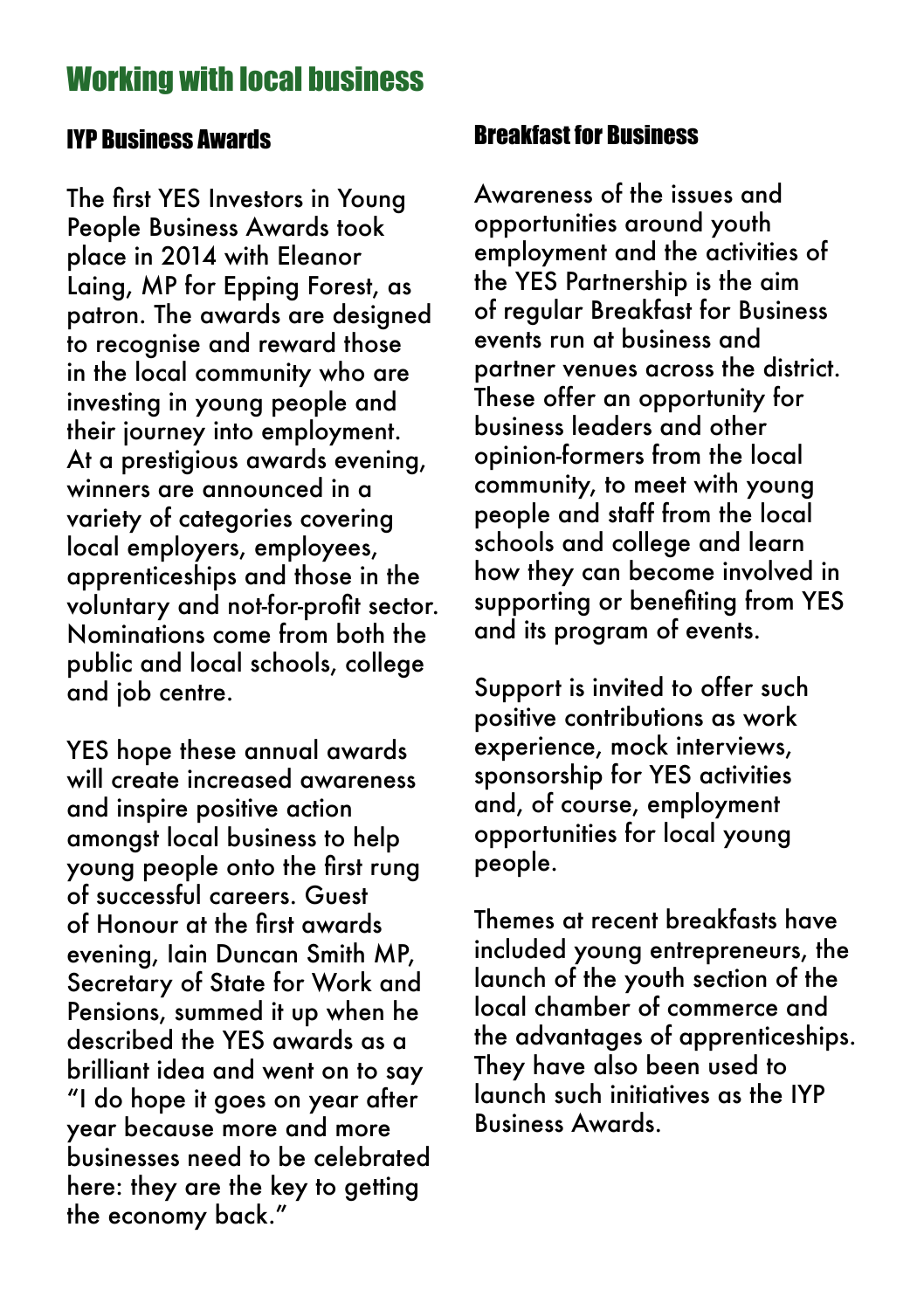# Meet Harry

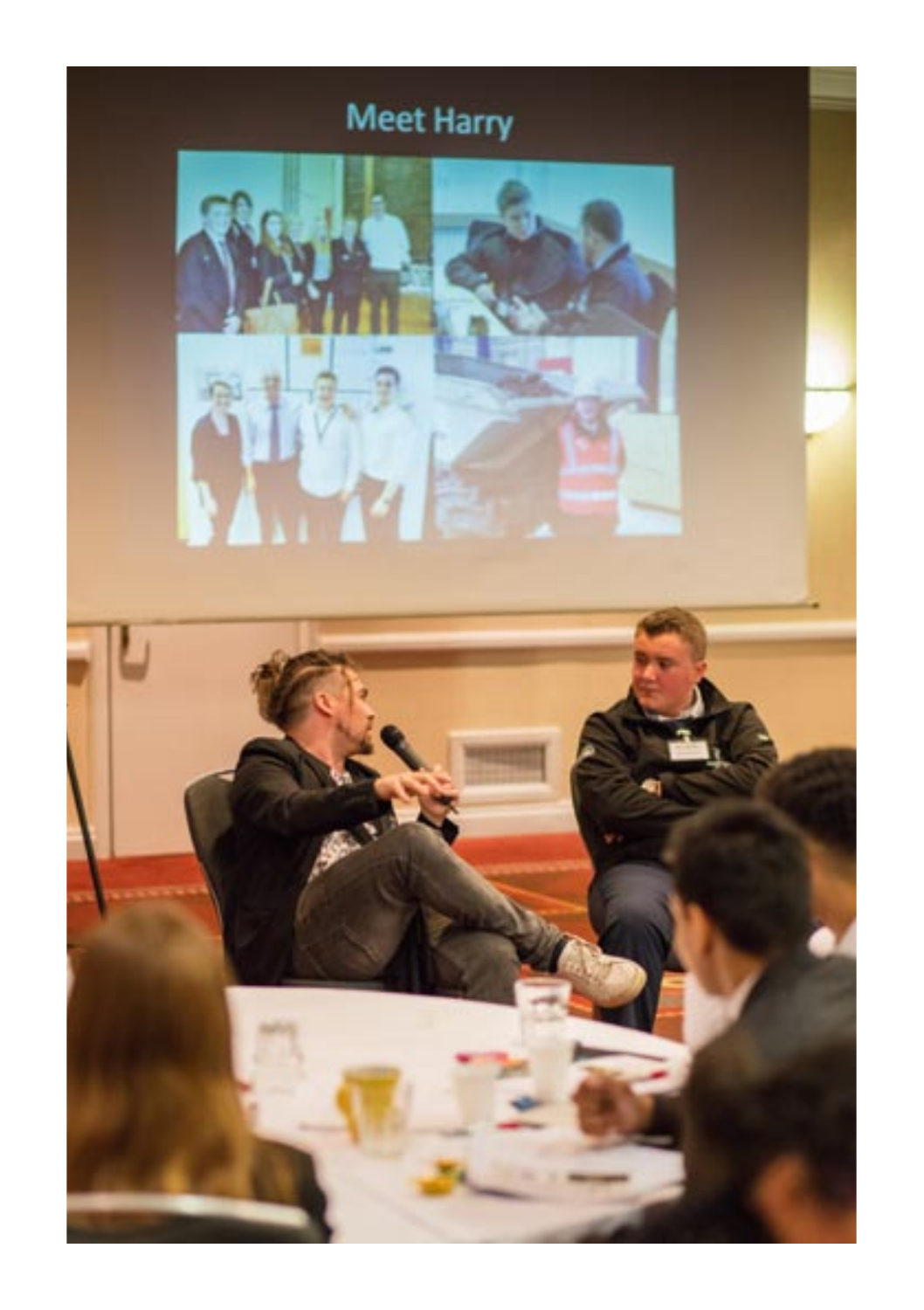# Charitable Status

During 2017 YES Partnership decided to apply for, and was granted, charitable status and is now a Charitable Incorporated Organisation (CIO). This decision has allowed YES to access funds previously unavailable and create a platform from which to expand its provision developing young people's skills, capacities and capabilities across South East England.

Following representations from businesses, schools and councillors, YES is offering Motivation and World of Work (WOW) Conferences beyond Epping Forest District with the first of its expanded provision taking in schools in Harlow.

unique and in step with regional and national efforts to forge closer links between businesses and education to improve the career aspirations of young people and raise employability skills for their move into the world of work.

YES is constantly reviewing its provision to ensure it is giving the best and most up to date support and information. It is always happy to welcome new businesses interested in supporting its work and volunteers willing to bring their skills to the organisation or support conferences as facilitators or sector employer representatives. Contact us to find out more, or attend one of our Breakfast for Businesses or support our Investors in Young People Awards by nominating someone worthy for one of our awards. Details are on our website.



The model developed by YES is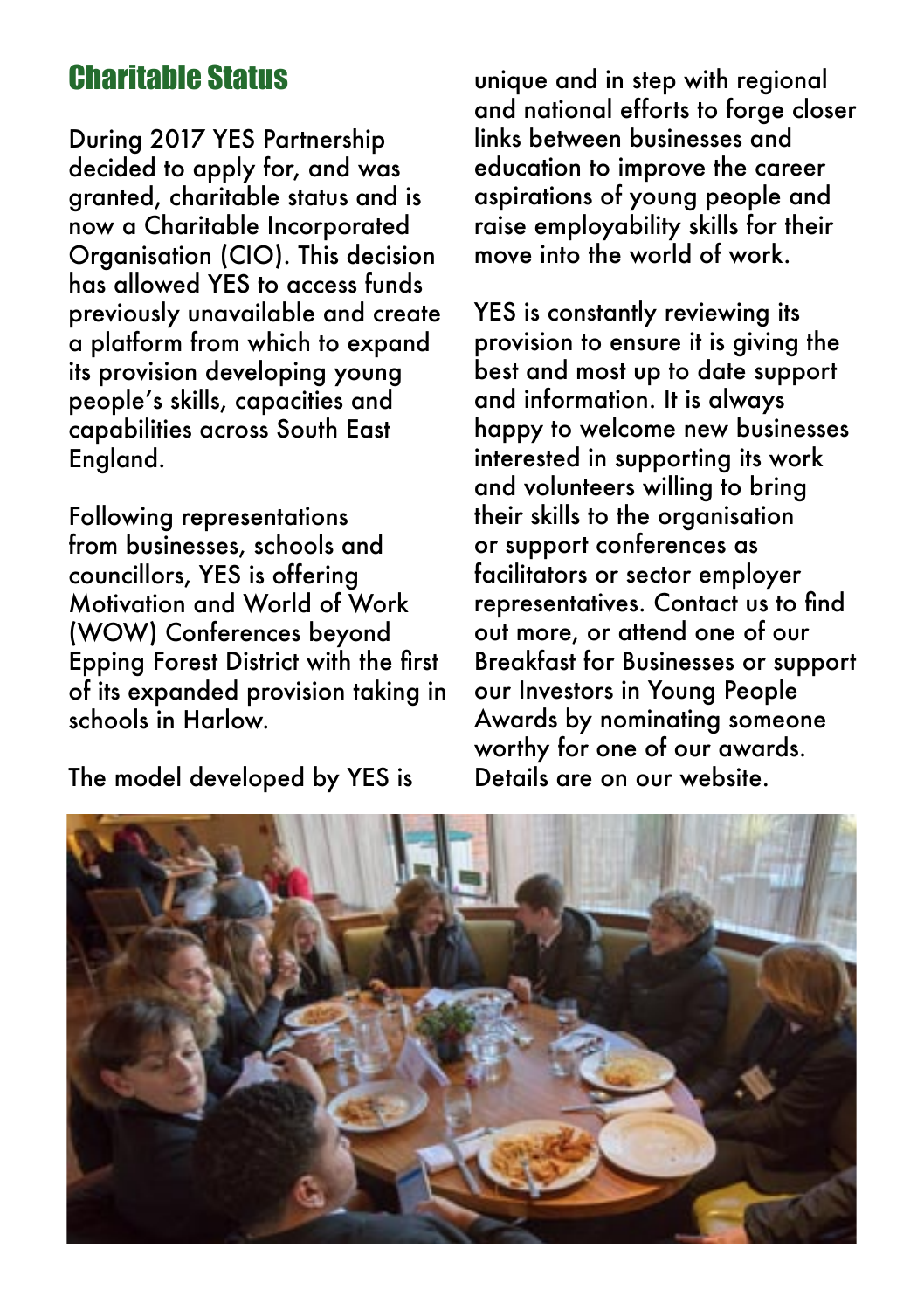# **TRAININGWITHMICAELA PERSONAL TRAINING TRAINING**

2-1-2 TRAINING **GYM|PARK|HOME VISITS GROUP SESSIONS CIRCUITS GP REFERRAL NUTRITION** 

**BOOK 10 SESSIONS GET 1 FREE** 

07923476604 MIA@TRAININGWITHMICAELA.CO.UK **@TRAININGWITHMICAELA**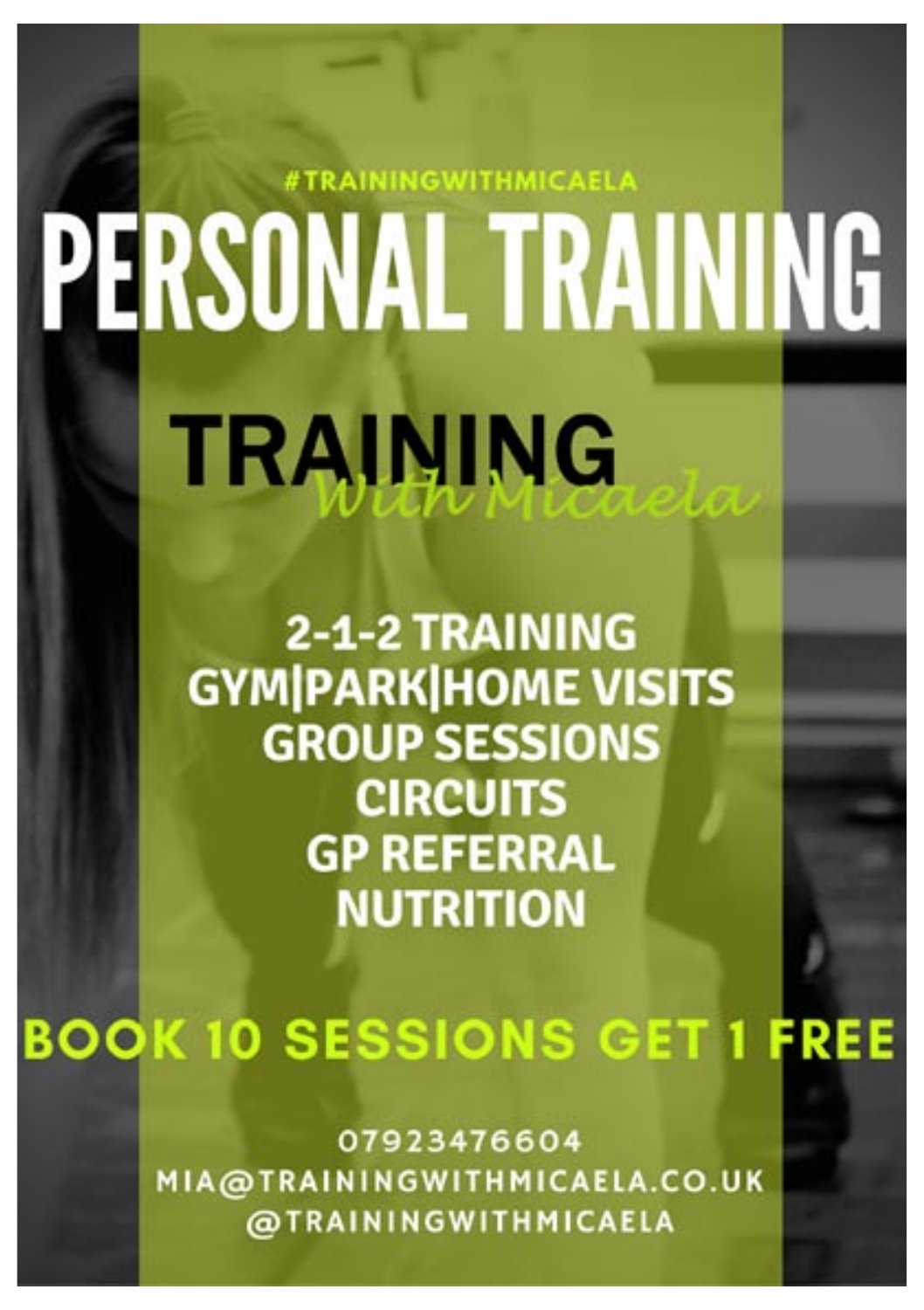# YES is supported by



*Youth Employment Strategy Partnership (YES) CIO Registered Charity in England and Wales Registration number: 1175126 Registered office: Highfield, Wellington Hill, IG10 4AH*